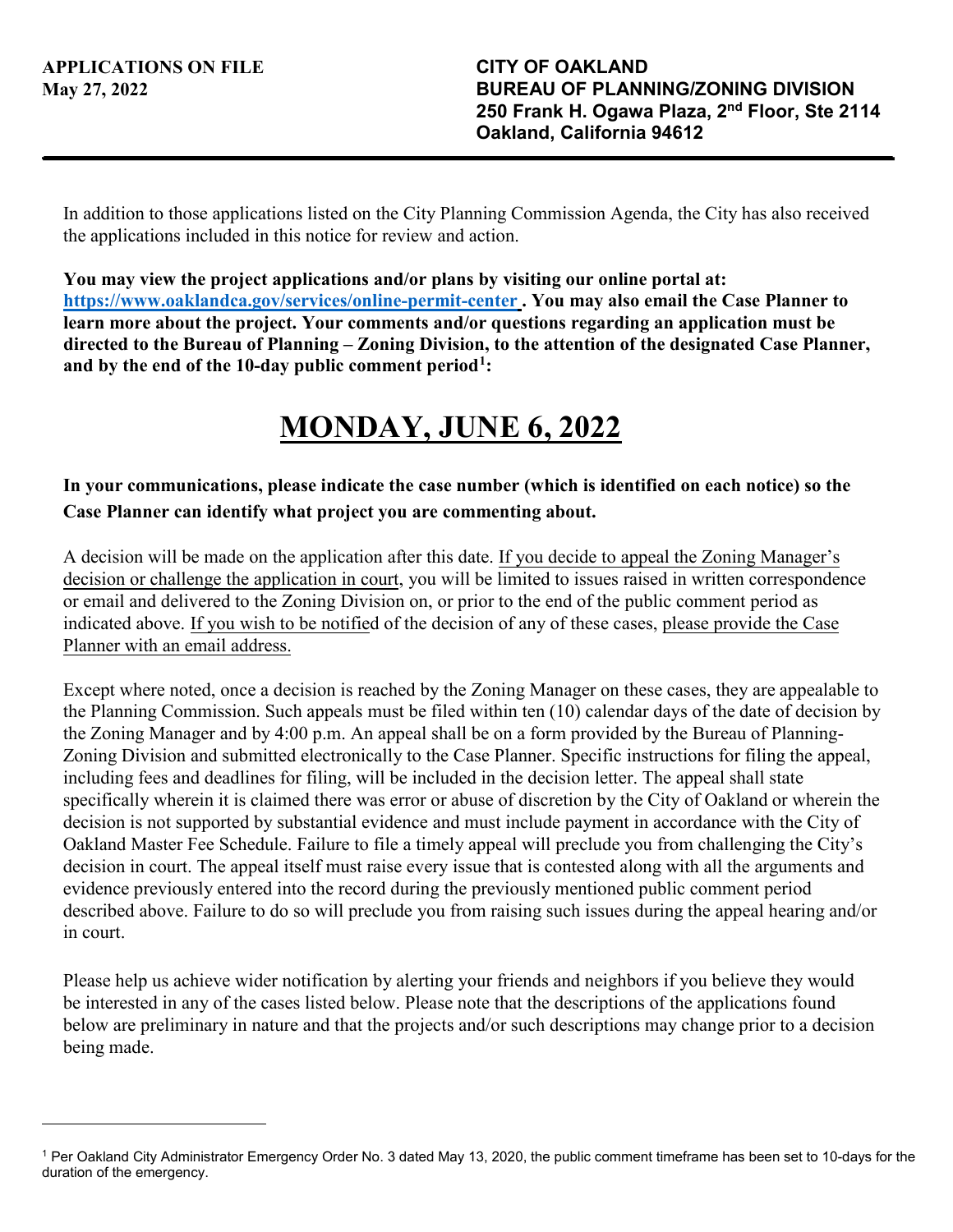| <b>Location:</b><br>1.            | 250 Frank H. Ogawa Plaza                                                 |
|-----------------------------------|--------------------------------------------------------------------------|
| <b>Assessor's Parcel Number:</b>  | 003 -0065-009-02                                                         |
|                                   | To construct a nine panel Macro Telecommunications facility on the       |
| <b>Proposal:</b>                  | rooftop of 250 Frank H. Ogawa Plaza.                                     |
| Applicant:                        | Melissa Gonzalez                                                         |
| <b>Phone Number:</b>              | $(415)$ 305-8633                                                         |
| Owner:                            | City of Oakland                                                          |
| <b>Case File Number:</b>          | PLN22093                                                                 |
|                                   | Minor CUP and Regular Design Review for a Macro                          |
| <b>Planning Permits Required:</b> | Telecommunications Facility.                                             |
| <b>General Plan:</b>              | <b>Central Business District</b>                                         |
| Zoning:                           | CBD-C                                                                    |
|                                   | Exempt Section 15301(e) Existing facilities, Section 15303 new           |
| Environmental                     | construction of small structures, Section 15183 Projects consistent with |
| <b>Determination:</b>             | the General Plan or Zoning                                               |
| <b>Historic Status:</b>           | Non-historic property                                                    |
| <b>City Council district:</b>     | 3                                                                        |
| Status:                           | Pending                                                                  |
| <b>Staff Recommendation:</b>      | To be determined                                                         |
| <b>Finality of Decision:</b>      | Appealable to Planning Commission                                        |
|                                   | Oakland Planner: Robert D. Merkamp                                       |
| For further information:          | Phone: (510) 238-6283; Email: RMerkamp@oaklandca.gov                     |
|                                   | Online case file link:PLN22093                                           |

| 2.<br>Location:                     | 4247 Saint Andrews Road                                                                                                                 |
|-------------------------------------|-----------------------------------------------------------------------------------------------------------------------------------------|
| <b>Assessor's Parcel Number(s):</b> | 048 686300604                                                                                                                           |
|                                     | Subdivide one lot with an existing single-family home into three lots                                                                   |
|                                     | under TPM11231. The existing single-family home will remain and a                                                                       |
|                                     | new home with an attached accessory dwelling (in-law) unit will be                                                                      |
| <b>Proposal:</b>                    | constructed on both of the other two lots.                                                                                              |
| Applicant:                          | Joanne Wong 408-218-1269                                                                                                                |
| Owner:                              | Stephen Politzer 510-761-5564                                                                                                           |
| <b>Case File Number:</b>            | PLN21240 - TPM11231                                                                                                                     |
|                                     | Regular Design Review for new construction, Tentative Parcel Map<br>(TPM11231) to subdivide one lot into 3 lots and a Minor Conditional |
| <b>Planning Permits Required:</b>   | Ùse Permit for a shared access facility.                                                                                                |
| <b>General Plan:</b>                | Hillside Residential                                                                                                                    |
| <b>Zoning:</b>                      | $RH-3/S-9$                                                                                                                              |
|                                     | Section 15315 of the State CEQA Guidelines: Minor Land Division                                                                         |
| Environmental                       | and Section 15183 of the State CEQA Guidelines: Projects Consistent                                                                     |
| Determination:                      | with a Community Plan, General Plan, or Zoning.                                                                                         |